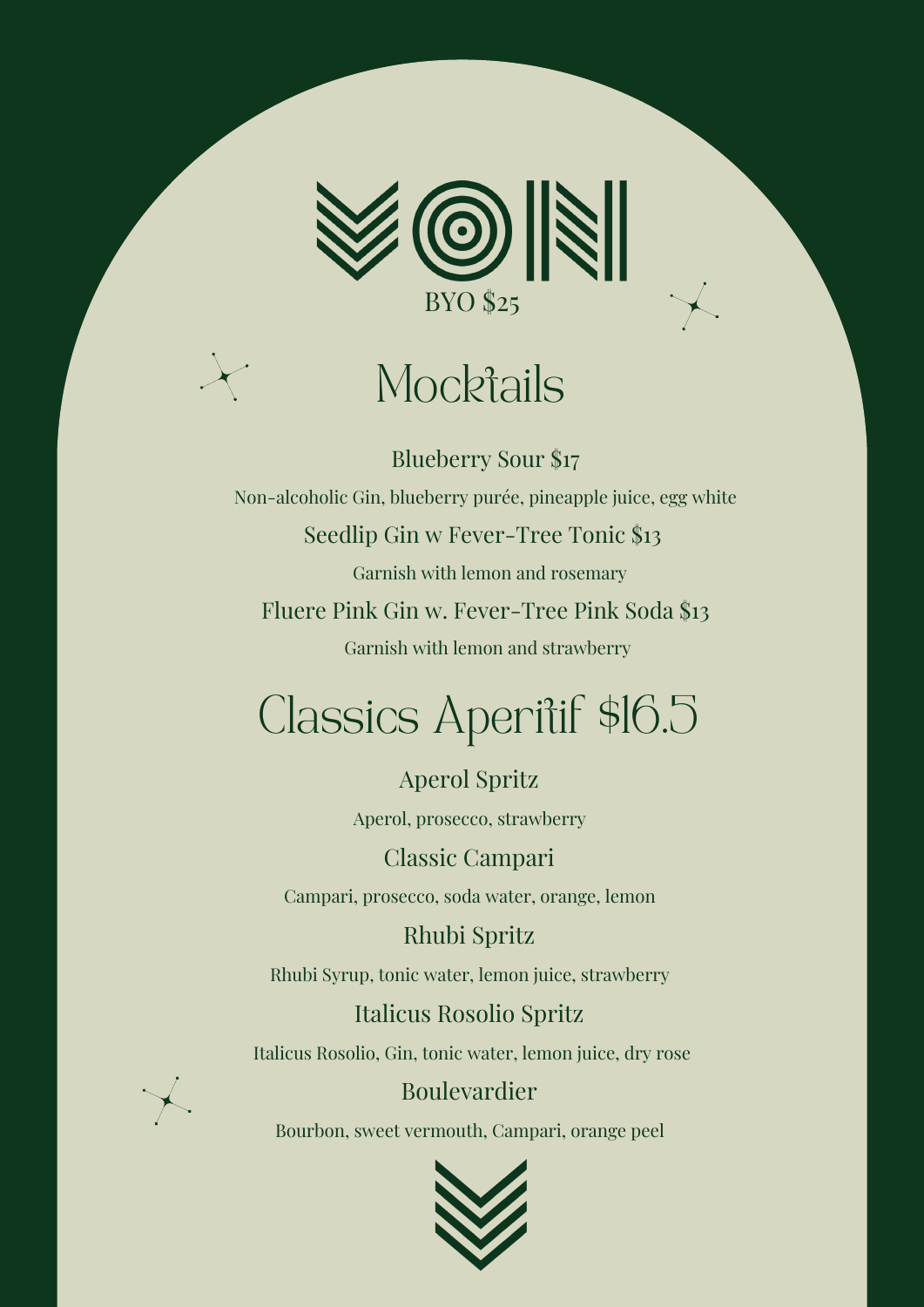## Beers/Cider

Singha \$10 Stella Artois Beer \$10 Corona \$10 Tsingtao \$10 Rehn Bier local I.P.A \$12 Rehn 1837 Aussie Pale \$12 Hofbrau Original Munich Lager \$12 Heineken zero \$9 Strongbow Rosé Apple Cider \$12



## Spirits \$12

(with mixer, neat or on the rocks)

Bundaberg Rum Bacardi Rum Captain Morgan Spiced Rum Baileys Kahlua Frangelico Corazon Blanco Tequlia American Honey Southern Comfort Jake Daniel's Canadian Club Makers Mark Jim Beam Bourbon Fireball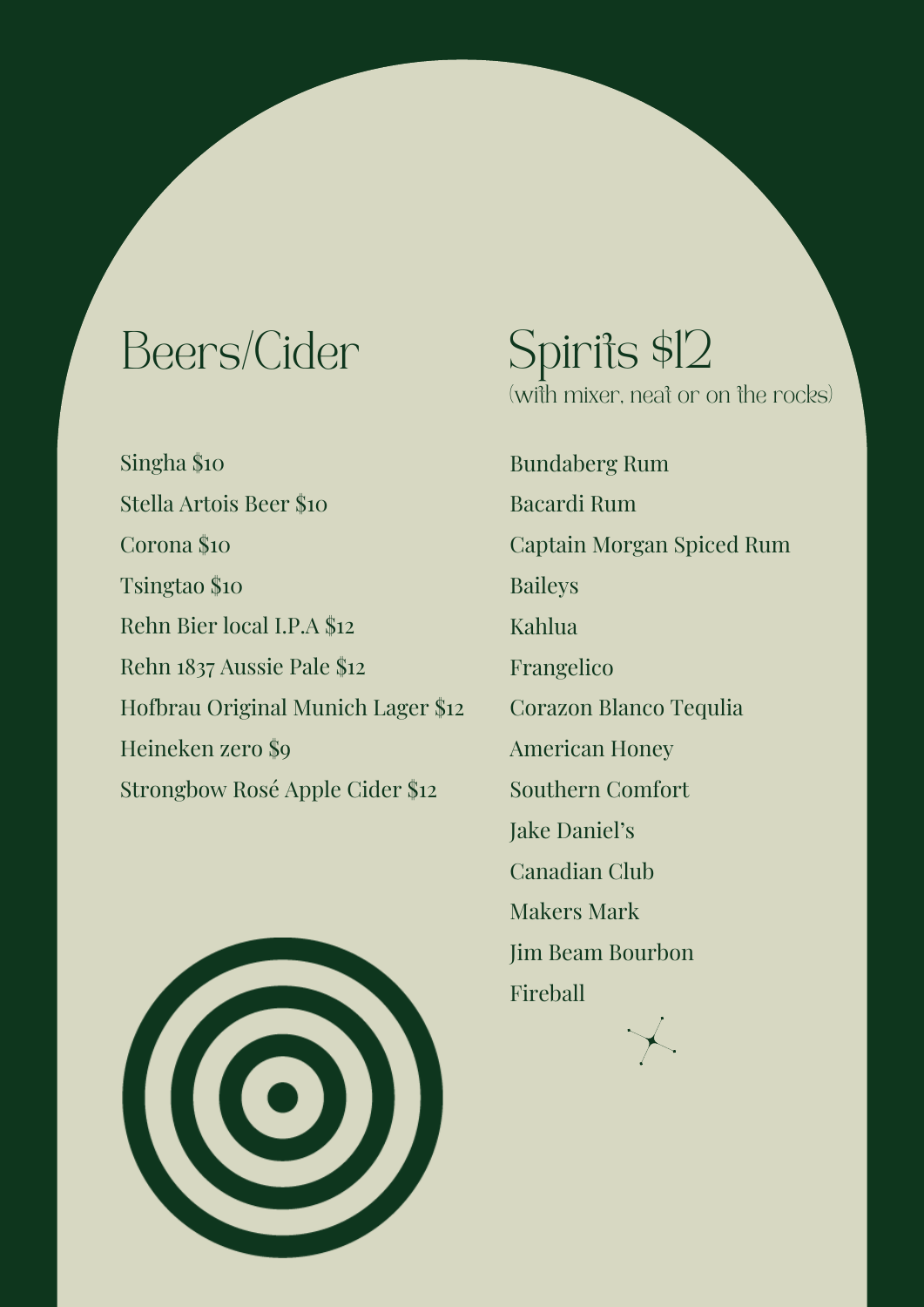### Others / Serious Whiskey

Roberto Amillo Amontillado +40 years Sherry \$16 Spain Joseph Cartron Apricot Brandy \$13 French Charles Oates Tasmanian Apple Brandy \$15 Tas, AU Woodford Reserve Kentucky Straight Bourbon \$14 US Starward two-fold Double Grain \$14 Mel, AU Penderyn Peated Single Malt. \$17 UK Penderyn Sherrywood Single Malt Welsh Whisky \$19 UK Cut Hill Fortified Cask Private Barrel Series Whiskey \$23 SA, AU 5nines Distilling Apera Cask Single Malt Whisky\$22 SA, AU Fleurieu Albatross Single Malt Whisky \$24 SA, AU The Balvenie 12 Single Malt Scotch Whiskey \$20 Scotland The Dalmore 12 Single Malt Scotch Whiskey \$25 Scotland Hibiki Suntory Whiskey \$26 Japan Old Kempton Pinot Hand Crafted Single Malt Whiskey \$27 Tasmania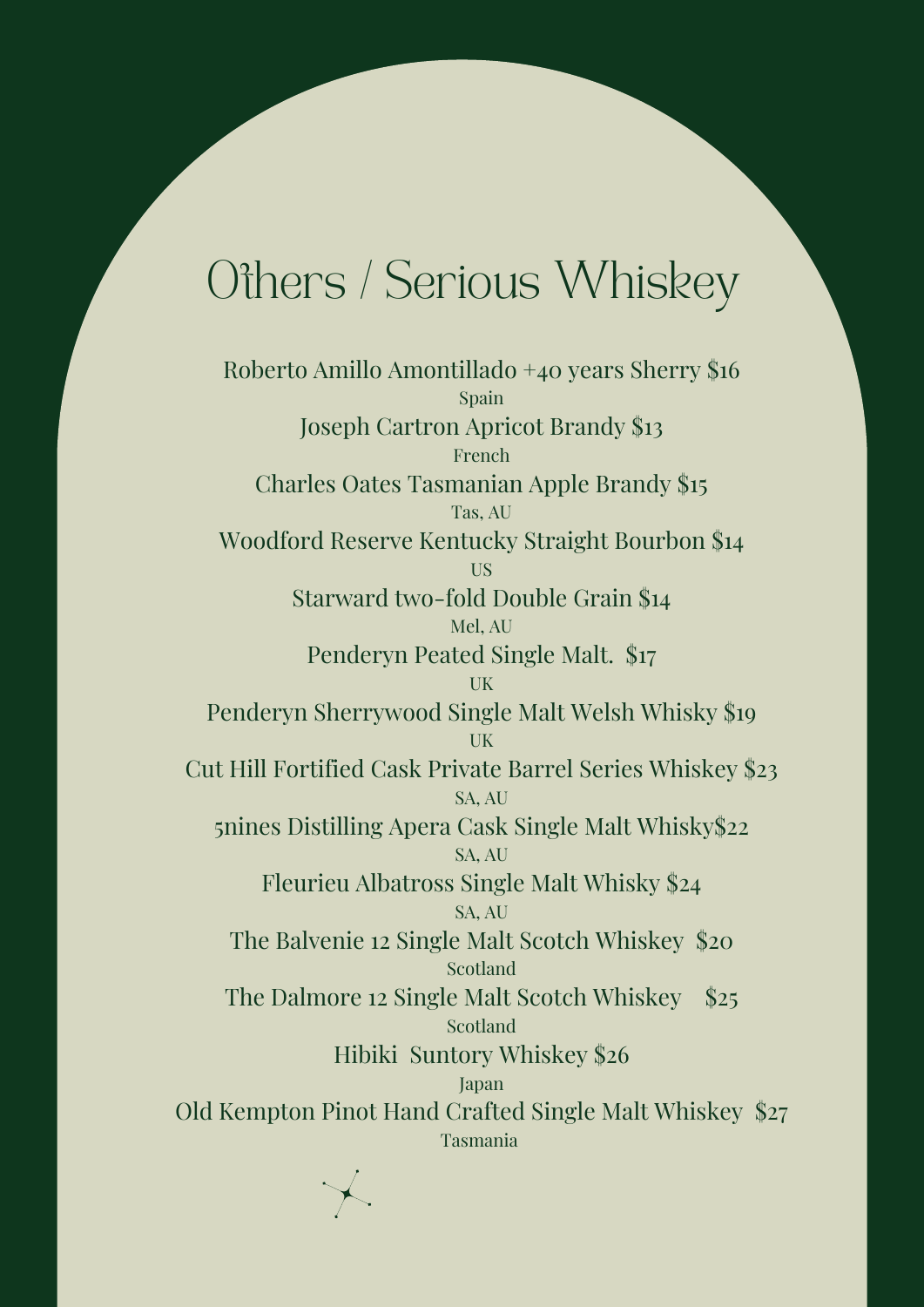### Classic Cocktails \$23

Espresso Martini Kahlua, vodka, cold brew expresso

Adelaide Hill's Negroni Gin, Campari, Rosso vermouth, orange peel

### Ink Martin

Ink Gin, dry vermouth, lemon peel

# Very Own Cocktail (V.O.C) \$25

#### Green Passion

Poor Tom Gin, blue curacao, passionfruit, lime juice, sparkling wine

#### Strawberry Sour

Poor Tom strawberry gin, pineapple juice, strawberry puree, egg white, strawberry, and mint

#### VON Colada

Malibu, vodka, lychee liquor, lime, mango purée, coconut purée, pineapple juice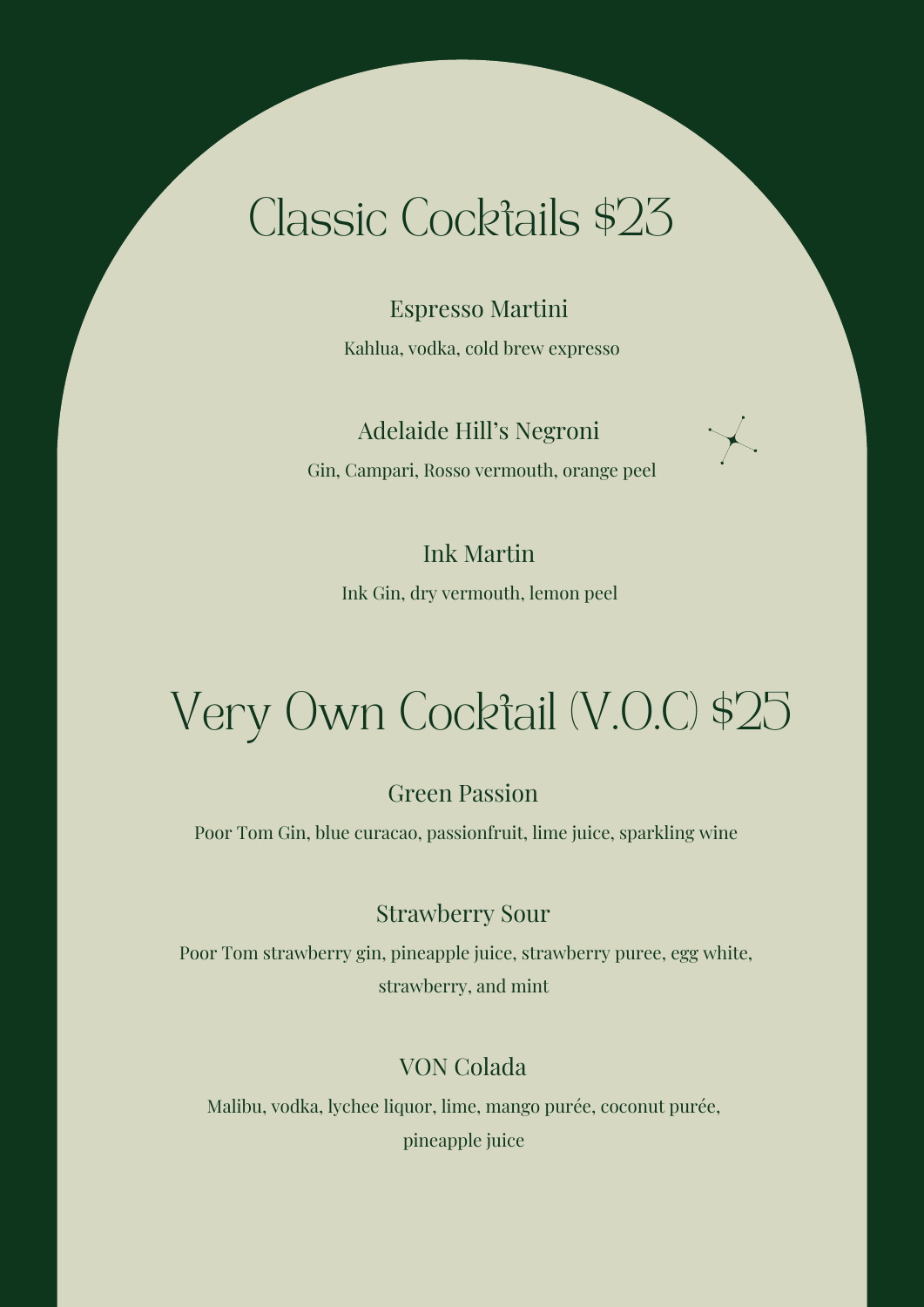Classic Gin w Fever Tree tonic

Two Accents Dry Gin \$14 Garnished with lime and mint

Two Accents Shiraz \$16 Garnished with cinnamon stick

Two Accents Siren Gin \$16 Garnished with frozen berries

78 Desert \$16 Garnished with cucumber

78 Sunset \$15 Garnished with frozen Berries

78 Better Gin \$15 Garnished with lime

Never Never Gin \$16 Garnished with lemon

Hendrick's Gin \$15 Garnished with dried rose

Portofino Dry Gin \$16 Garnished with grapefruit

Poor Toms Gin \$15 Garnished with lime

Poor Toms Strawberry Gin \$17 Garnished strawberry with rosemary

Ink Gin \$16 Garnished with cucumber and dry butterfly pea flowers

Haymans Sloe Gin \$15 Garnished with frozen berries and rosemary

Antipodes Pink Gin \$16 Garnished with strawberry and mint

Prohibition Blood Orange Gin \$ 17 Garnished with grapefruit and dry rose

Pot & Still South Australian Fig Gin \$16 Garnished with lime

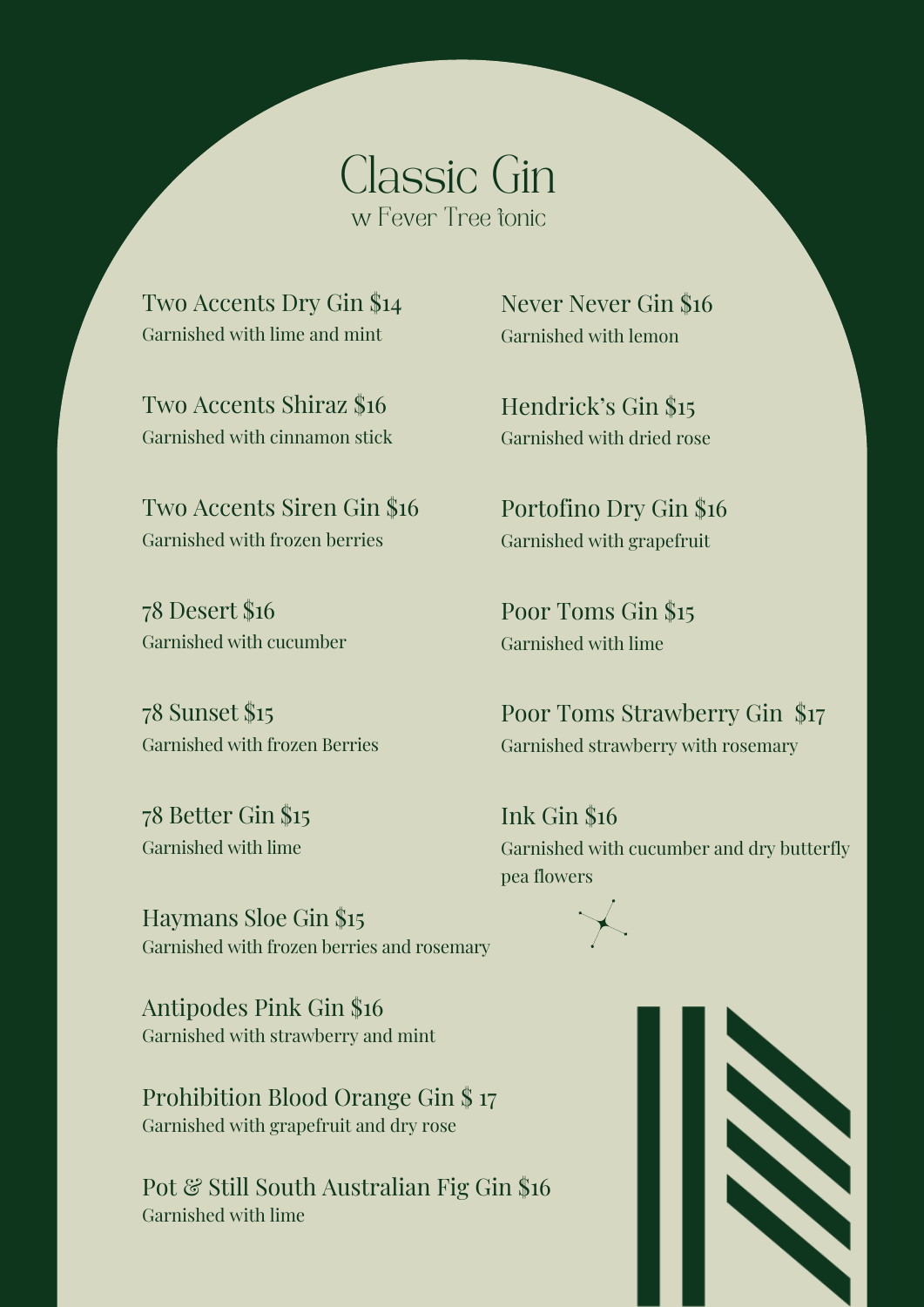## Champagne / Sparkling

Champagne Brimoncourt - Brut Régence \$115

Ay-Champagne

Champagne Pol Roger Brut Reserve NV \$110

Epernay-Champagne

Champagne Louis Roederer \$120

Reims-Champagne

Champagne Jeeper Grande Reserve \$159

Reims-Champagne

La Riva Aei Frati Prosecco NV G\$12 / \$55

Veneto, Italy

Azahara Sparkling Chardonnay Pinot Noir (200ml) \$13

South Eastern Australia

Jansz Tasmania Premium Cuvee \$65

Pipers River, Tasmania

### Rosé /Moscato

Next Crop Rosato G\$12 / L\$17 / \$ 52 McLaren Vale, SA



Bird in Hand Pinot Nero Rosé \$59 Adelaide Hills

Rockford Alicante Bouchet \$65 Barossa Valley

Three Pillars Moscato (VEGAN) \$11 / \$16 / \$ 48 South Australia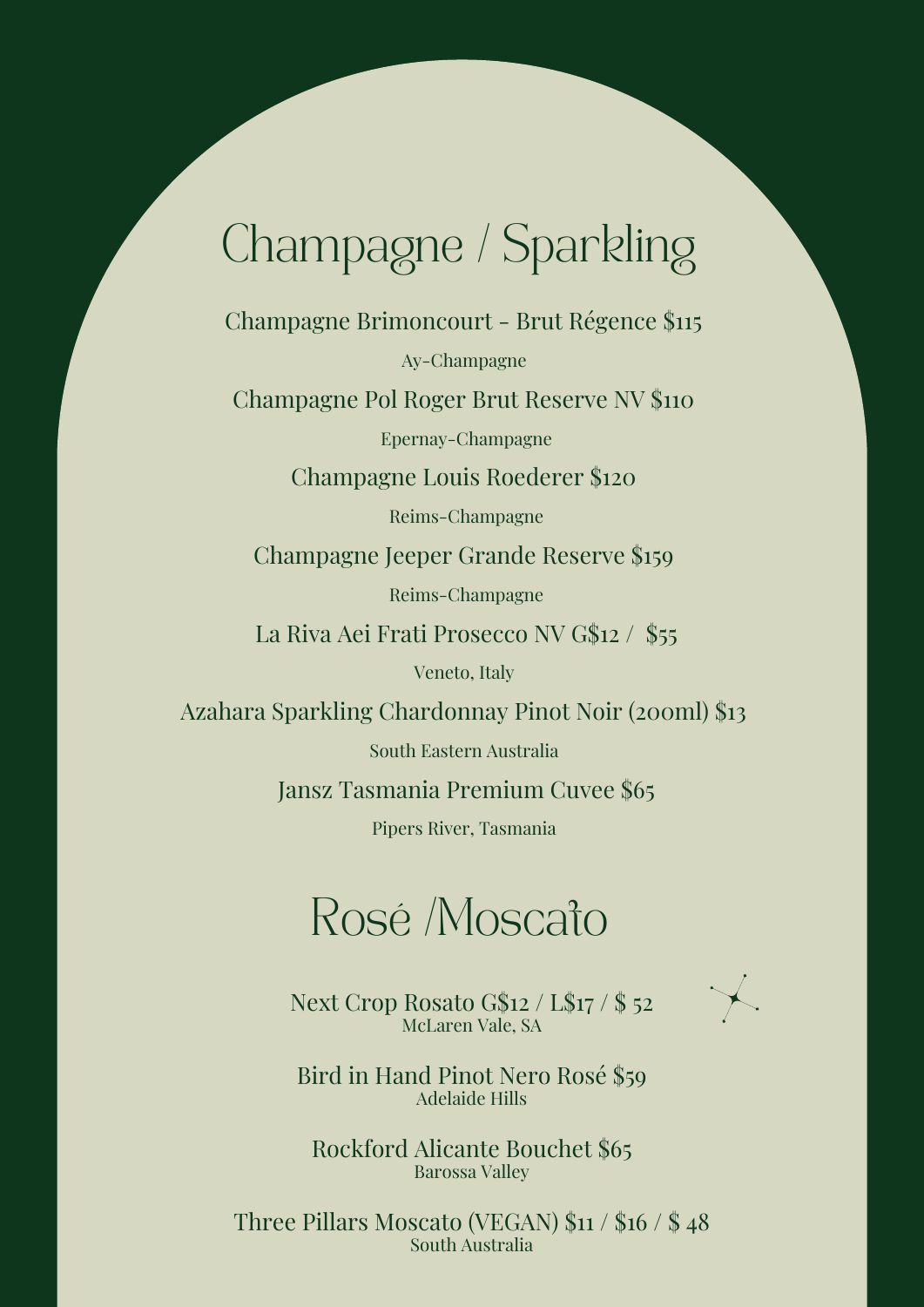### White Wine

Karrawatta Anna's Sauvignon Blanc G\$13 / L\$18 / \$57

Adelaide Hills

Shaw + Smith Sauvignon Blanc \$67

Adelaide Hills

Wines by KT Vermentino G\$14/ L\$19 / \$59

Clare Valley

Pewsey Vale Vineyard Riesling \$55

Eden Valley, SA

Crabtree Watervale Riesling G\$14/L\$19 / \$59

Clare Valley

Rockford Hand Picked Riesling \$65

Eden Valley

Opawa Pinot Gris \$58

Marlborough, NZ

Smith & Hooper Pinot Grigio  $$11 / $16 / $48$ 

Wrattonbully, SA

Pure Vision Pinot Gris (Vegan) G\$12/ L\$17/ \$55

Adelaide, SA

Domaine de la Combe Muscadet \$62

Loire Valley, France

John Duval Plexus Viognier Roussanne \$68

Barossa Valley, SA

Murdoch Hill Chardonnay \$ 65

Adelaide Hills, SA

Domaine William Fevre Petit Chablis G\$17 / L\$24 / \$76

Burgundy, France

Jean Dauvissat Chablis \$82

Burgundy, France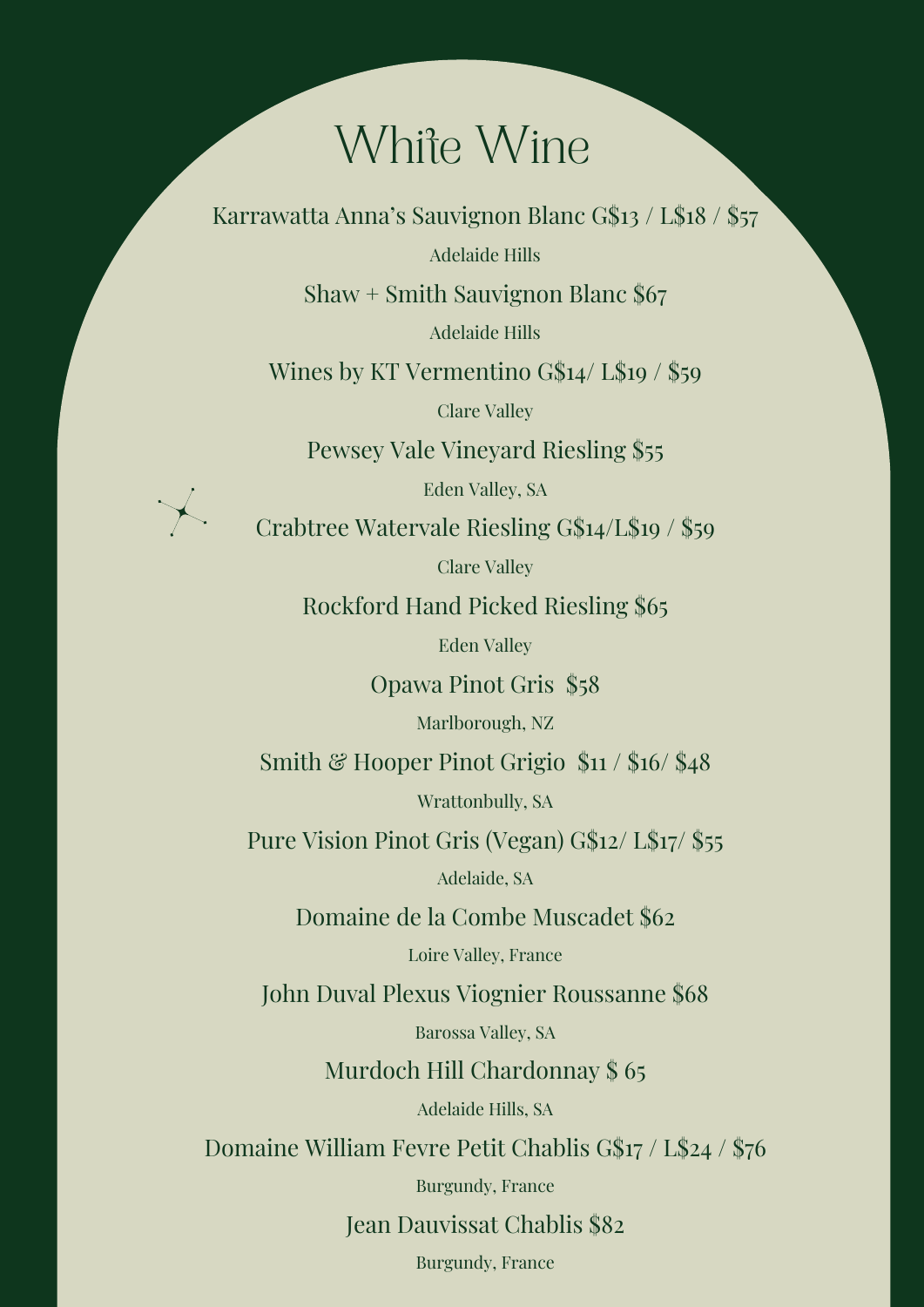### Red Wine

Murdoch Hill Pinot Noir G\$14 / L\$20 / \$64

Adelaide Hills, SA

Yangarra Estate Noir \$59

McLaren Vale

Patritti Lavoro Range Grenache \$50

Barossa Valley, SA

Running with Bulls Barossa Granacha G\$12 / L\$18/ \$55

Barossa Valley, SA

Sixty Eight Roses Tempranillo (Organic) \$65

Riverland SA

Next Crop Montepulciano \$68

Langhorne Creek, SA

Primo Estate IL Briccone Shiraz Sangiovese \$57

McLaren Vale, SA

Matriarch & Rogue Sangiovese (VEGAN) \$52

Clare Valley, SA

Louis Jadot Cote d'Or Rouge 2018 \$82

Burgundy, France

D'arenberg Laughing Magpie Shiraz Viognier (VEGAN) \$67

McLaren Vale, SA

Bird in Hand Nero D'Avola \$68

Adelaide Hills, SA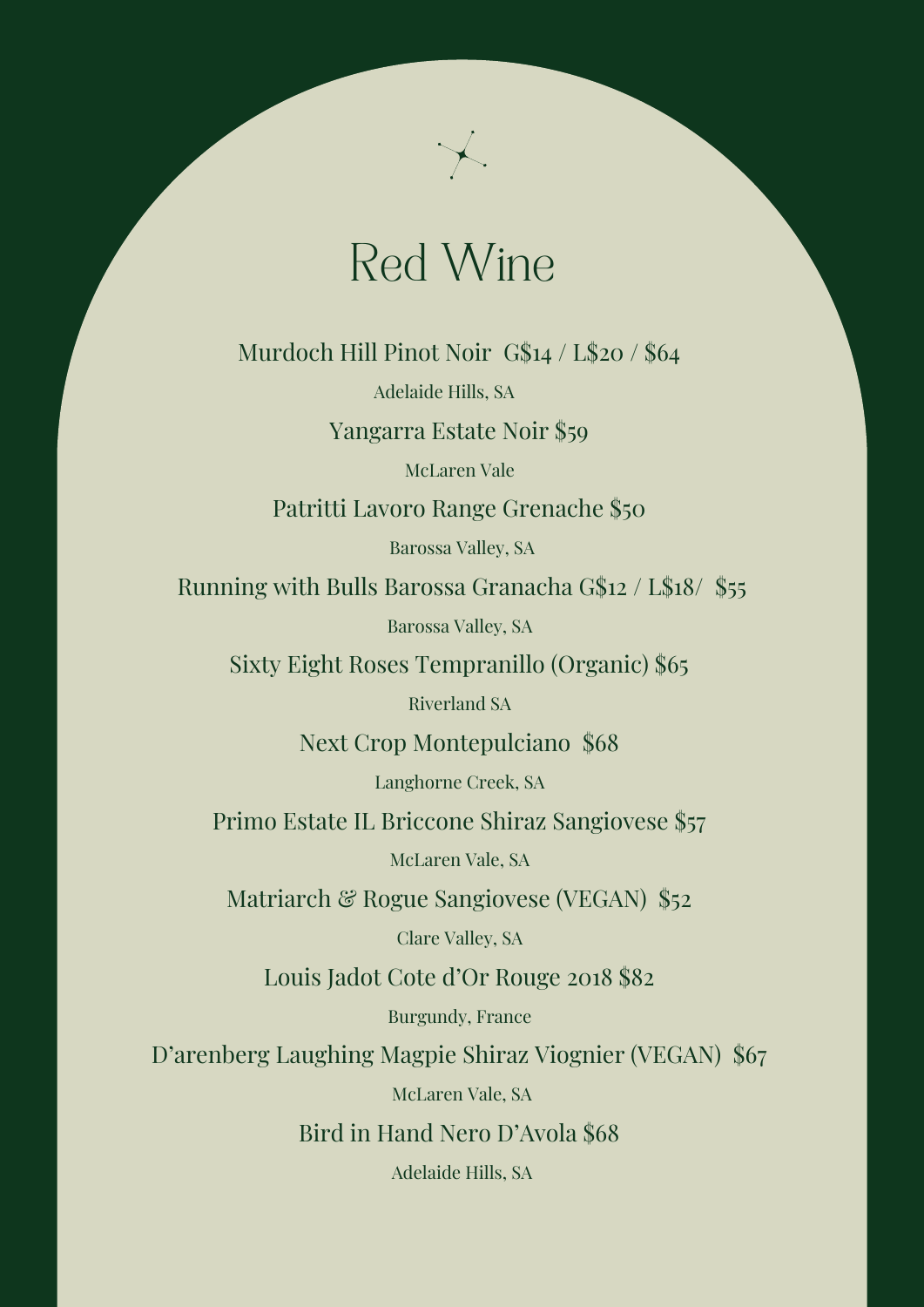## Red Wine

Glaetzer Wallace Shiraz Grenache \$58 Barossa Valley, SA John Duval Concilio Grenache Shiraz \$67

Barossa Valley, SA

Karrawatta The Meddler Malbac \$82

Langhorne Creek, SA

Mollydooker The Boxer Shiraz G\$16 / L\$22/ \$68 McLaren Vale, SA

Patritti JPB Reserve Shiraz McLaren Vale \$88

Barossa Valley, SA

Hentley Farm The Beast \$135

Barossa Vale

Torbreck The Factor Shiraz \$200

Barossa Valley, SA

Rockford Rod & Spur Shiraz Cabernet \$79

Barossa Valley , SA

Mollydooker The Maitre D Cabernet Sauvignon \$68 McLaren Vale, SA

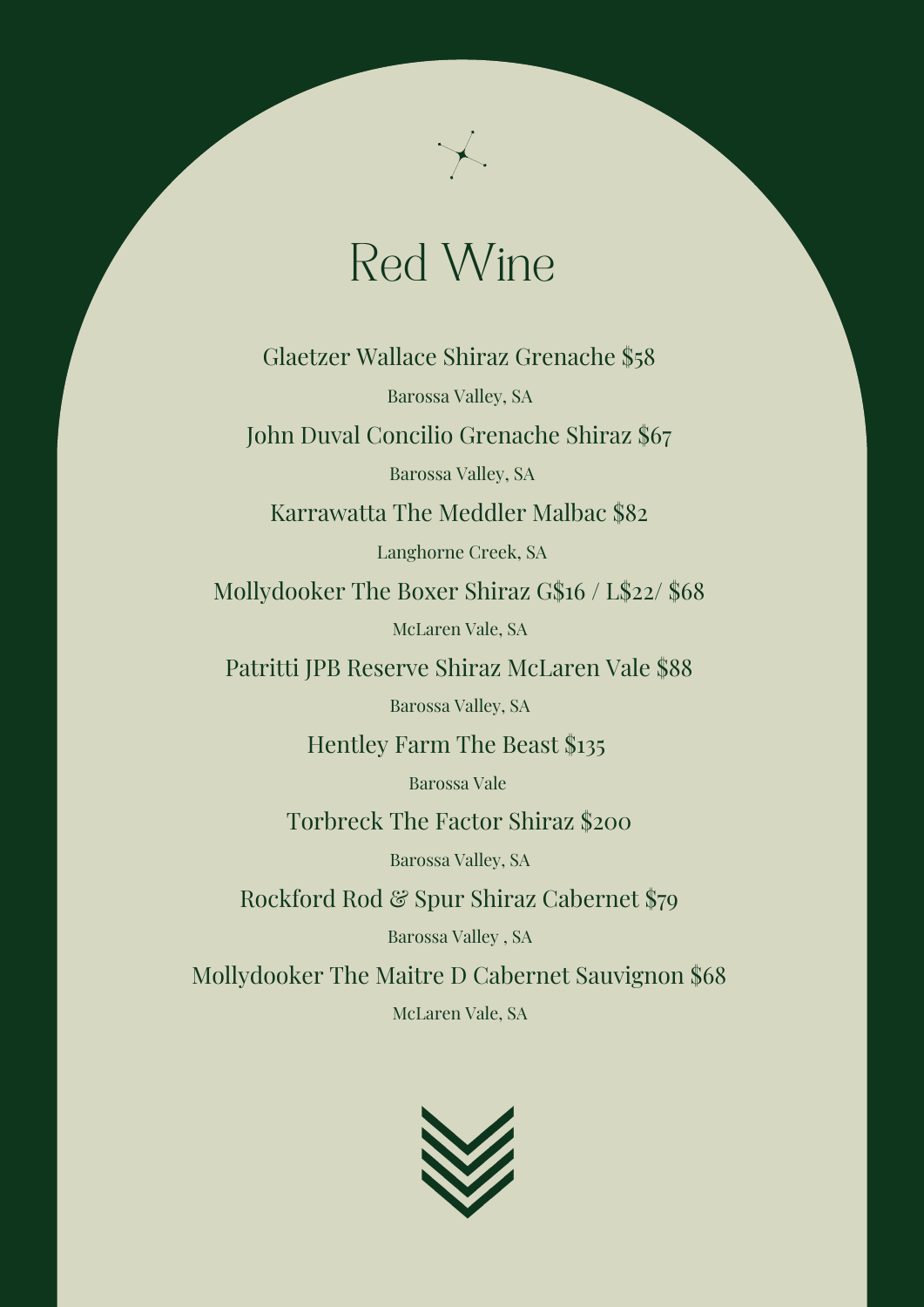## Dessert / Fortified Wine

Patritti Rare Chardonnay Fortified Wine \$13

Adelaide, SA

Crabtree Muscat \$14

Clare Valley Penfolds Grandfather Rare Tawny \$15

Barossa, SA



### Soft Drinks

Lemon Lime and Bitters \$6.8 Lemon Lime and Soda \$6.8 Coke / Coke zero / Sprite / Ginger Ale / Soda water \$6 Coconut juice \$7 Thai Milk Tea w. Whipped Cream \$9 Sparkling Water \$12 Still Water \$10